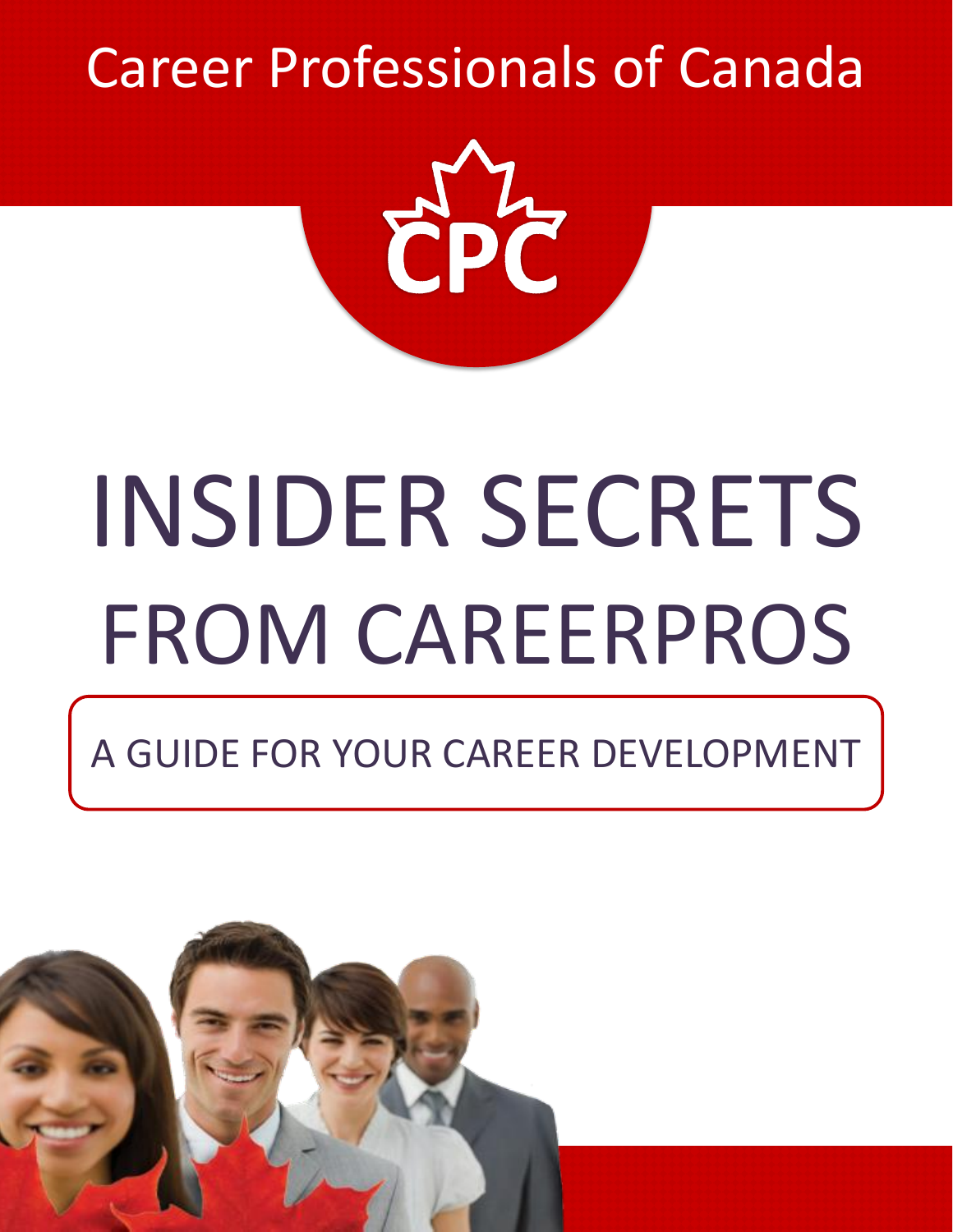**Career Professionals of Canada E-Mail: info@careerprocanada.ca Internet: www.careerprocanada.ca**



Sharon Graham, Career Professionals of Canada, Content Developer Maureen McCann, Promotion Career Solutions, Project Manager Cathy Milton, Career Professionals of Canada, Content Editor Daisy Wright, The Wright Career Solution, Project Manager

#### ISBN 978-0-9950880-4-7

© Copyright 2018 by Career Professionals of Canada

Please feel free to share this eGuide with anyone you think will benefit from it.

We have made every effort to provide complete and accurate information in this eBook. This book contains information that is current only up to its printing date. This book does not provide legal or specialized counsel. Use the content as a general guideline and not the only source of your career information. The authors and the publisher will have neither liability nor responsibility to any person or entity with respect to any loss or damage caused, or alleged to have been caused, directly or indirectly, by the information contained in this book. If you require legal advice or other expert assistance, seek the services of a qualified professional.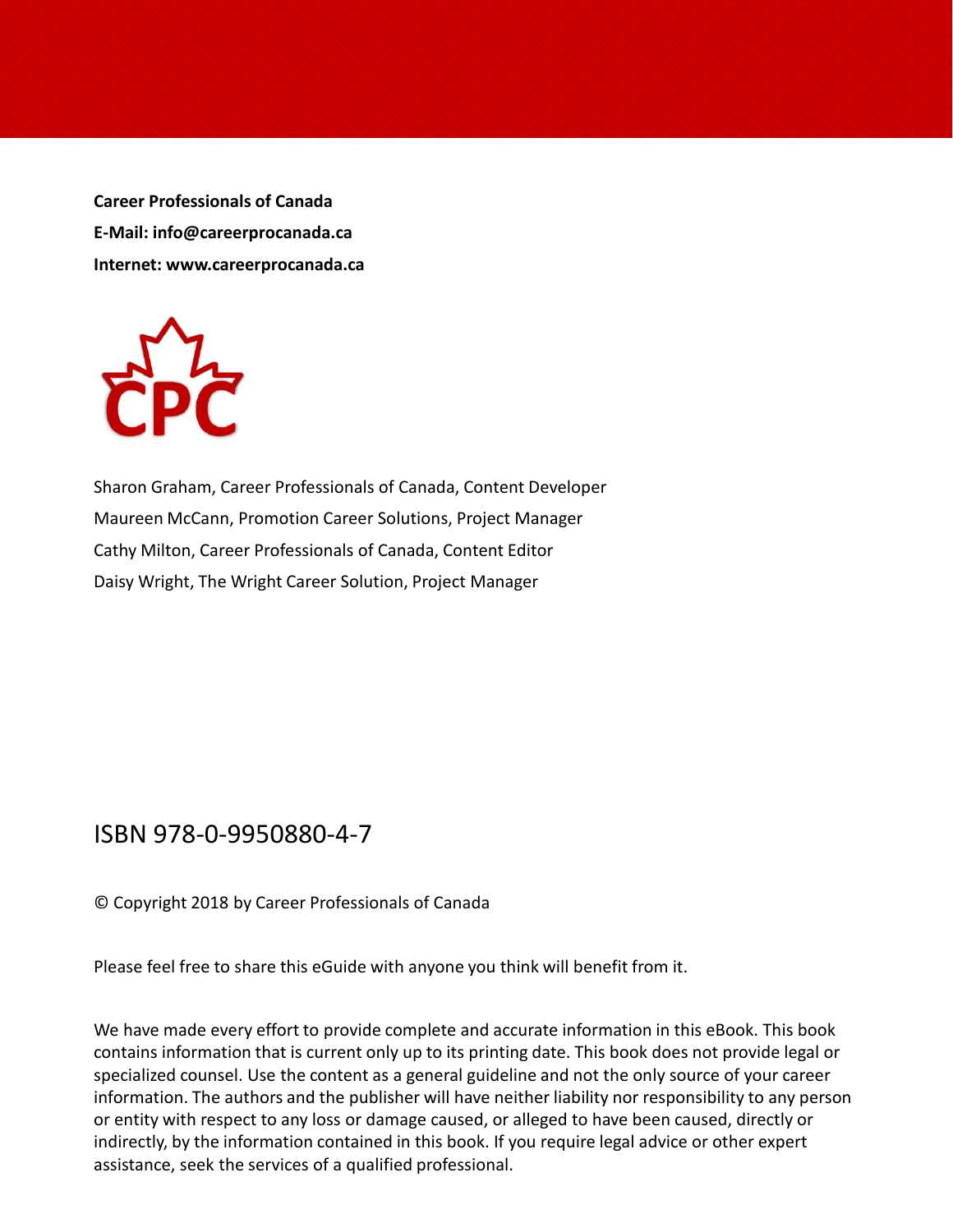### TABLE OF CONTENTS

| Introduction. This eBook is for you!                                     | 4          |
|--------------------------------------------------------------------------|------------|
| Career Development. Why should I care about my own Career Development? 5 |            |
| Student Life. How do I start my career development journey?              | 6          |
| Job Skills. How do I identify skills I may not know I have?              | 7          |
| Career Choices. How can I figure out what career is right for me?        | 8          |
| Career Transition. How do I keep ahead of career changes?                | 9          |
| Social Media. How do I create a strong online presence?                  | <u>10</u>  |
| LinkedIn. How do I build a better LinkedIn profile?                      | 11         |
| Credibility Building. How do I become influential on LinkedIn?           | 12         |
| Social Networking. How can I get over my fear of networking?             | <u>13</u>  |
| Interview Preparation. How do I get ready for interviews?                | <u>14</u>  |
| Interview Questions. How can I win the interview game?                   | 15         |
| Mental Health. I'm feeling down about my job search. Should I worry?     | <u>16</u>  |
| Job Search. What should I do if I can't find a full-time Job?            | <u>17</u>  |
| The Future. How do I prepare for my career development future?           | <u>18</u>  |
| The Next Generation. How do I introduce my child to career development?  | <u> 19</u> |
| <b>Find your CareerPro. Career Professionals of Canada.</b>              | 20         |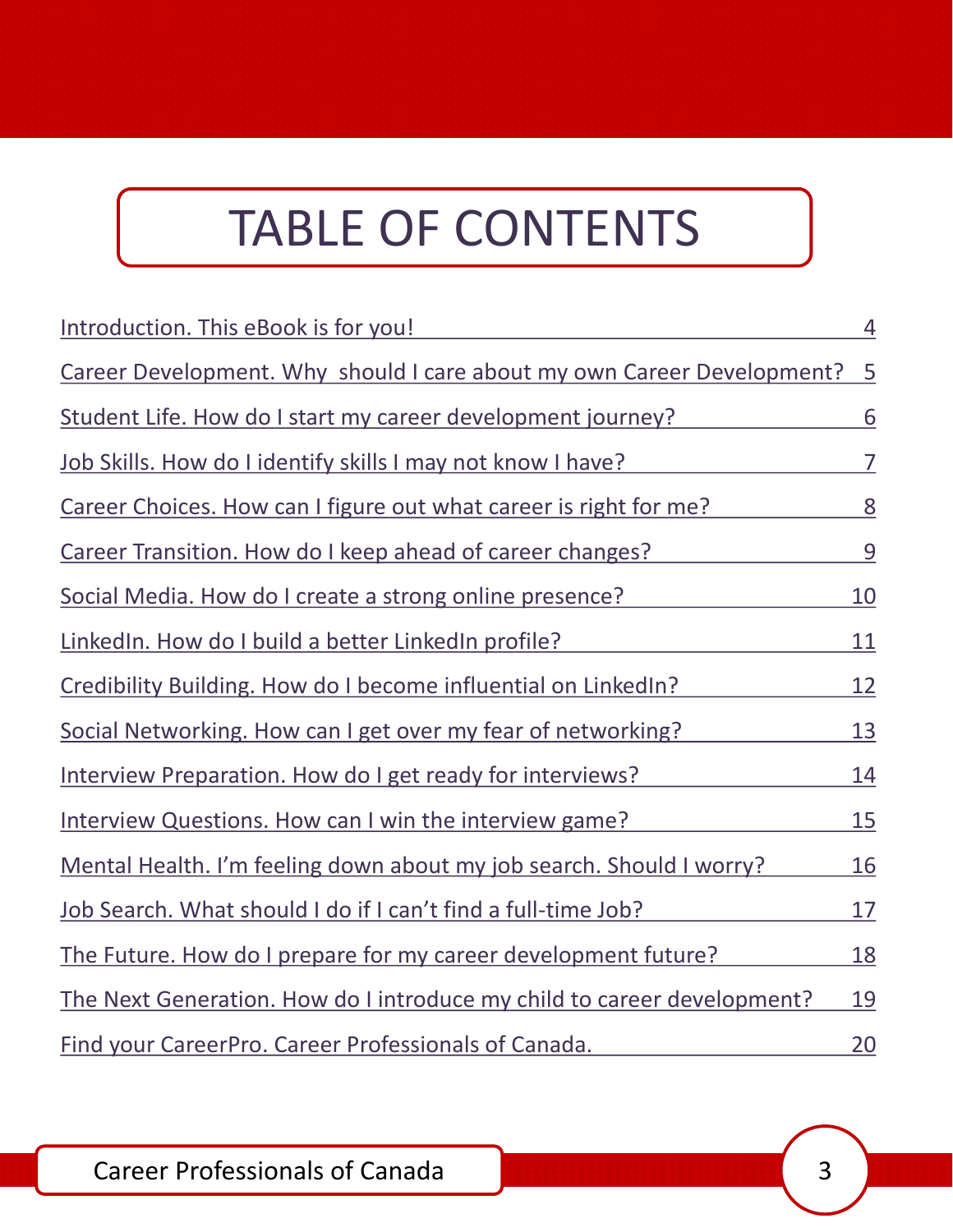### Introduction

#### <span id="page-3-0"></span>**If you want to have a great career, this eBook is for you!**

You are in charge of shaping your own career, and it's never too early or too late to start. CareerPros are experts at helping people like you imagine, plan, and create a great career!

In this eBook, 14 brilliant CareerPros offer you their best insider advice. CareerPros are diverse and come from a wide variety of backgrounds. We are career counsellors, employment consultants, social media experts, job developers, mental health professionals, résumé writers, recruiters, and human resources professionals. The advice is as diverse as the expert contributors. We all have one thing in common, we are all here to help you.

You'll learn about common "snags" that happen during various stages of your career development. You'll receive thoughtprovoking tips and actionable strategies to prevent missteps in your work life. These tips are offered to help move you closer to your goals and to create a great career.

Let's get started!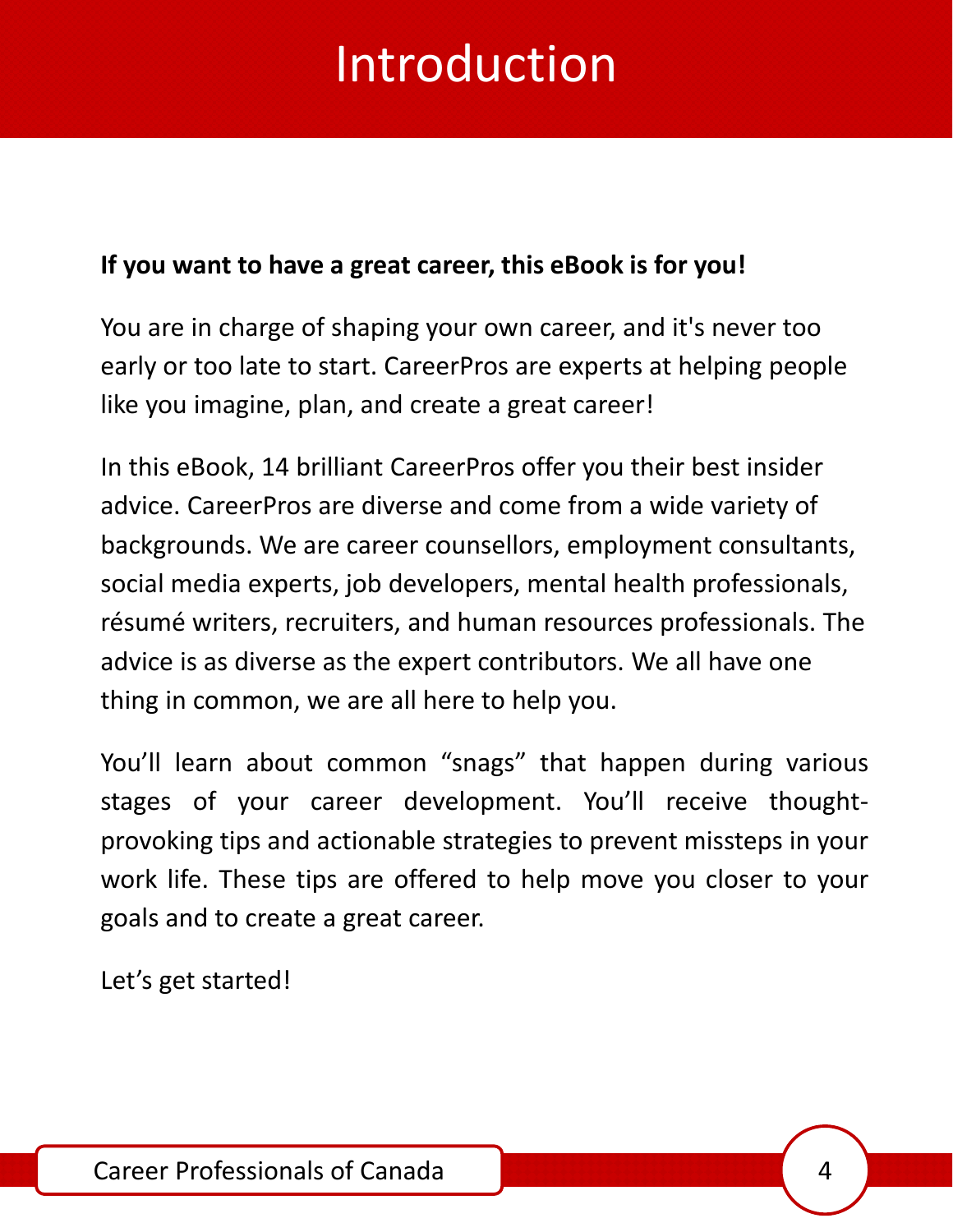### Career Development

#### <span id="page-4-0"></span>Why should I care about my own career development?

*Career development* is a proactive approach you take to create the work and life you desire. It is much more than getting a job. It is a lifelong process of learning and growing. **"**

> Career development enables you to make informed educational, occupational, and employment choices. It is an ongoing process that you embark on to ensure meaningful work throughout your life.



**[Sharon Graham](https://careerprocanada.org/Sys/PublicProfile/3292287/796355) Career Professionals of Canada**

It is possible to create and manage every stage of your career and your life.

- When you *know your value* you gain confidence.
- When you *explore your options* you can make informed choices.
- When you *plan your actions* you can set reachable goals.
- When you *create your future* you are in control of your life and work.

You can attain joy and satisfaction from proactively creating a career that is fulfilling. When you are prepared and self-aware, you can make knowledgeable decisions that empower you to have the career you want and deserve!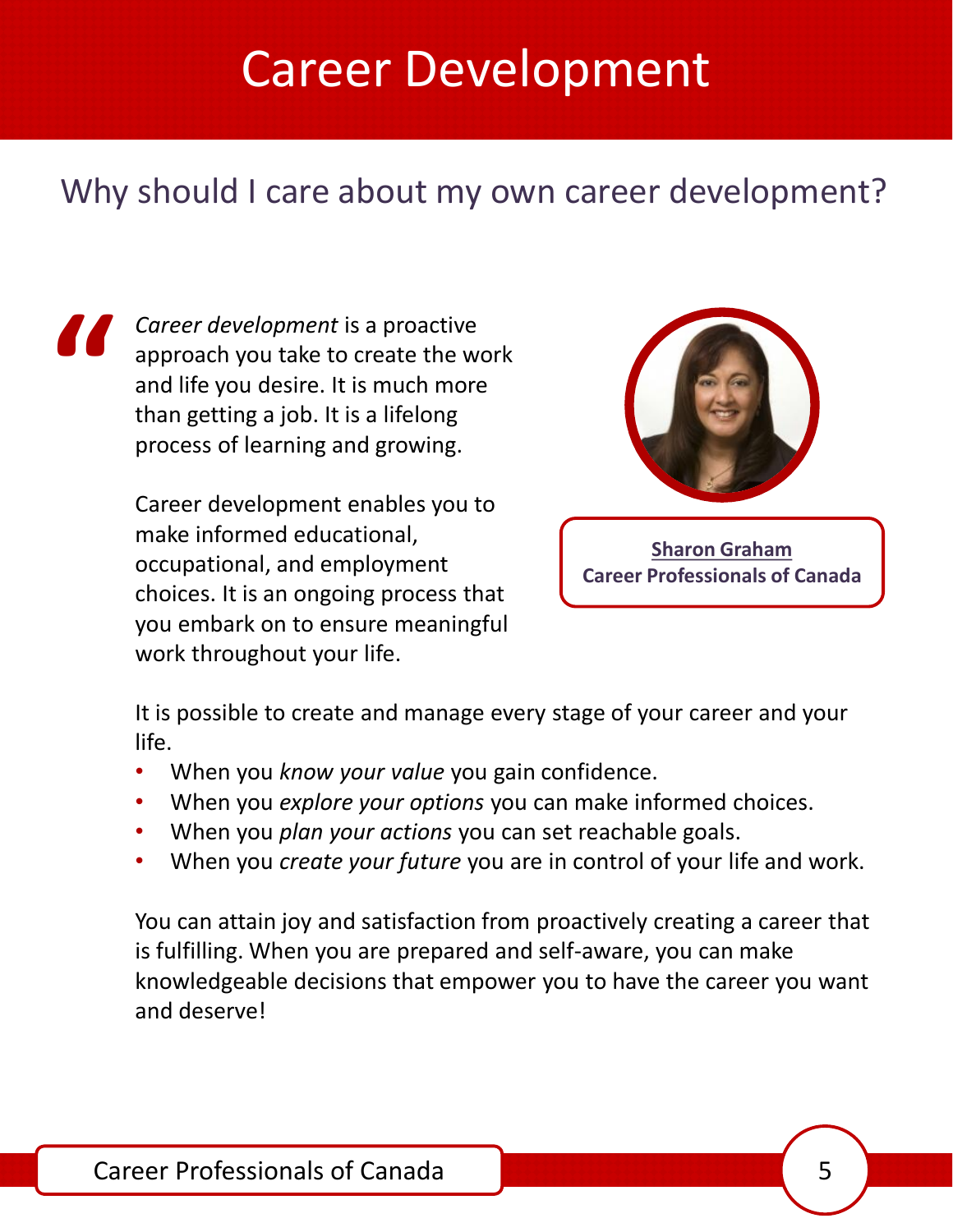### Student Life

#### <span id="page-5-0"></span>How do I start my career development journey?

You need certain skills to develop your career. Most people expect that they will build these *Career Development Skills* while they are in school, however not all students make career development a priority.

As a student, you know your technical skills are being developed, but you also need to build your career development skills. So it would be wise for you to reach out yourself. Seek advice and counsel from people in your network about how to develop skills like job search, résumé writing, and interview strategies.



**"**

Consider touching base with classmates, peers, community members, teammates, and career centers. Your job is to develop your career skills concurrently with your technical (academic) skills so that when you graduate you know *how* to find work in your field.

Raising your own awareness about career development is the first step to empowering yourself in job search and career building.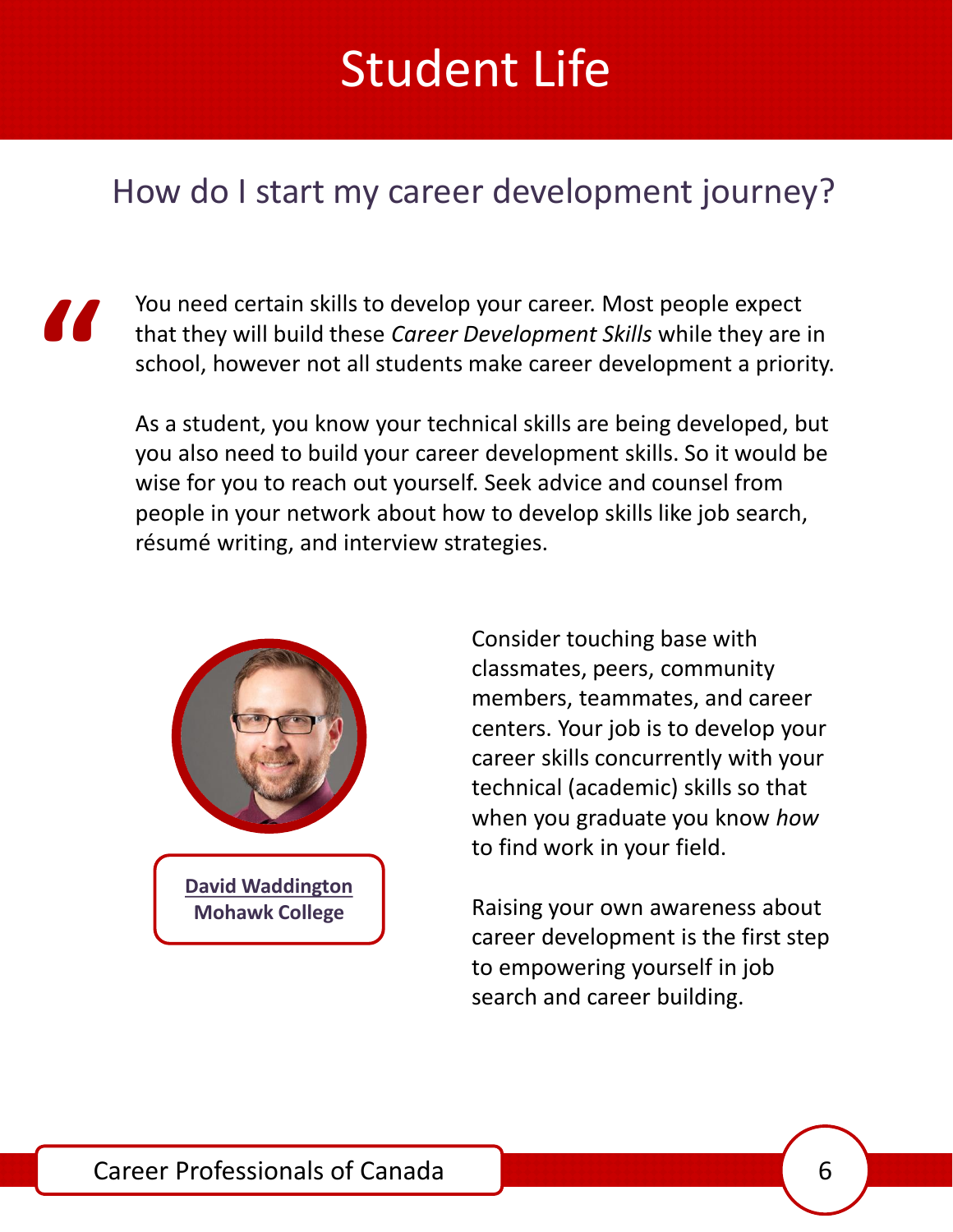# Job Skills

#### <span id="page-6-0"></span>How do I identify skills I may not know I have?

**"**

As a student, you may not realize how many skills you have gained already in your academic pursuits. You have robust academic and extracurricular experiences to draw from.



In your courses you research topics, analyze information, use critical thinking to develop and advance your arguments, and write your reports clearly and concisely. You present projects to classes, develop skills in creativity, use computer applications, and are always improving your verbal ability. Sometimes, you even complete group-based projects that require collaboration, leadership, and conflict resolution skills.

Proven, hands-on skills are gained from *course* lab work, field work, placements, internships, and other forms of experiential learning. In addition, you have rich, *extra-curricular* experiences to draw from athletics, executive-level involvement in student groups and student government, peer mentoring, and volunteering.

When you write your résumé, remember that it's less about your work history and more about you and your achievements.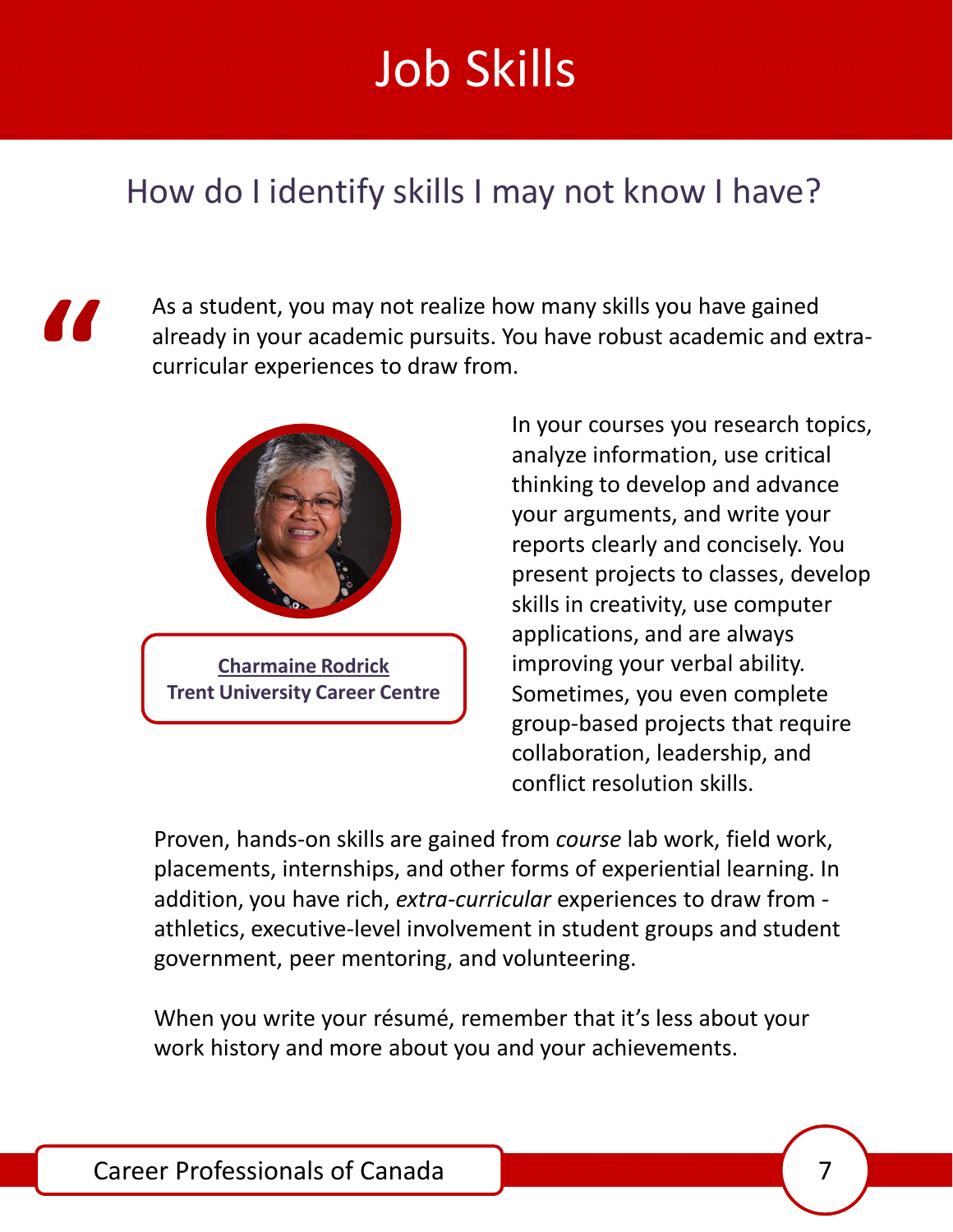### Career Choices

#### <span id="page-7-0"></span>How can I figure out what career is right for me?

### **"**

Career development has often been centered on a "matching" paradigm. This approach requires you to take a test that matches you to a job title that you are expected to hold for the rest of your life.

Unfortunately, there are several limits to this approach:

- Many potential jobs have not been invented yet.
- Most people expect to work on several different opportunities, with different job titles, during their lifetime.
- People generally don't get excited about their future when reading job titles.

Instead of using the matching paradigm, shift your focus from job titles to the challenges, problems, and opportunities that exist in the world.

This simple shift will unlock new opportunities, a different way to see the world, and a powerful approach to preparing for success.



**[Jean-Philippe Michel](https://careerprocanada.org/Sys/PublicProfile/31567491/796355) SparkPath**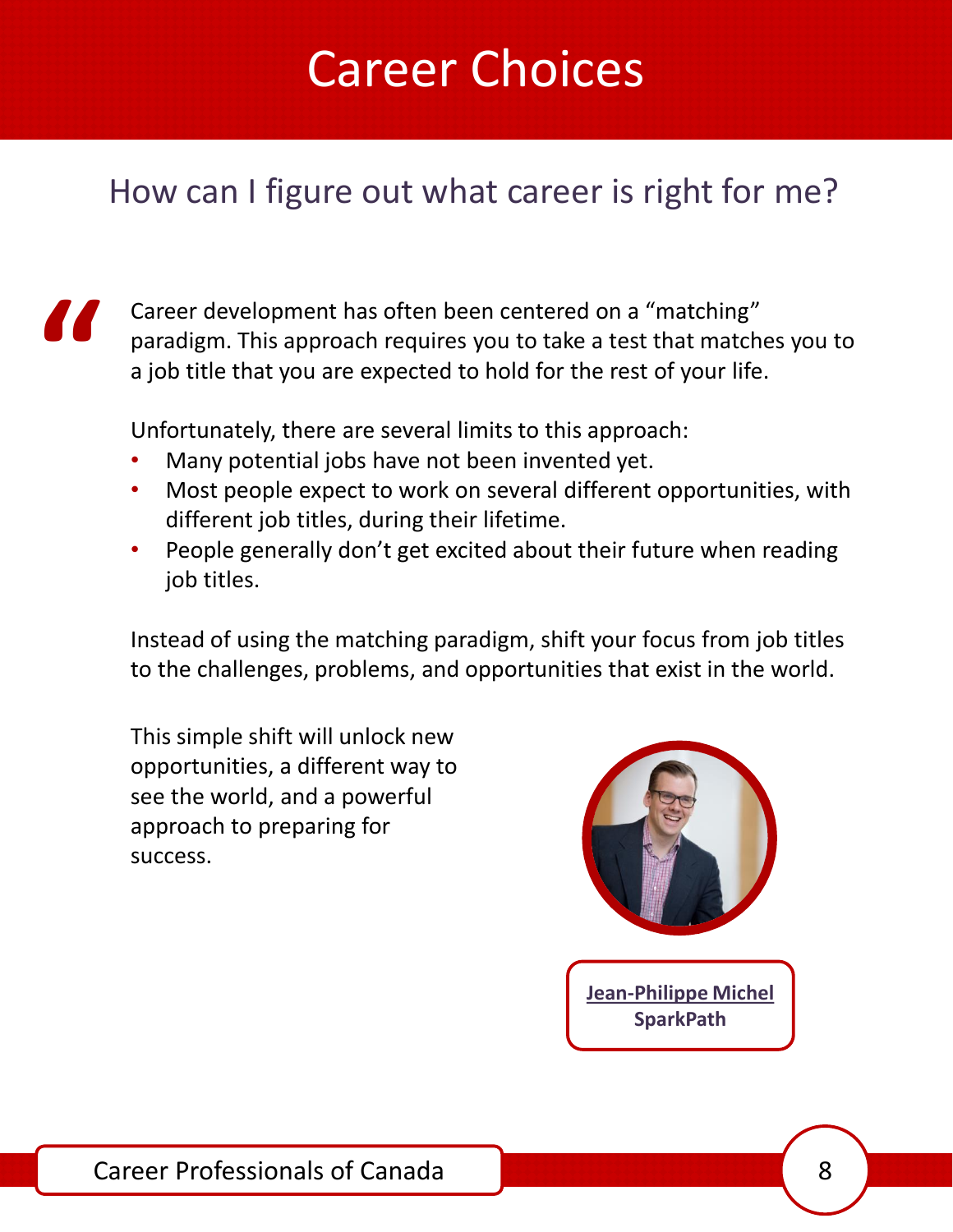### Career Transition

#### <span id="page-8-0"></span>How do I keep ahead of career changes?

**"** Canadians are changing career directions like "hotcakes" – holding two to three completely different careers over a lifetime. \*

Before launching your internet browser to research "*how to make big career changes"*, there is one super-attribute you can focus on to help ease the process: *adapt*ability.

Here's how to sharpen this superpower:

- *Start with situational awareness.*  Study your skills, experience, and uniqueness, as well as the target industry, company, and/or job. Align your skills to *adapt* to a new career.
- *Be resourceful.* Opportunities can present themselves in ways you least expect. Seek solutions, opportunities, and networks to open doors and *adapt* to a new career.



• *Declare a commitment to continued learning*. Seek information, resources, and embrace learning new skills to *adapt* to a new career.

The way we work is changing, and the better we learn to *adapt*, the more value we can add to companies across industries.

\* *Thinkopolis IV: 'Time' to Work, Workopolis*

[Career Professionals of Canada](https://careerprocanada.ca/) 9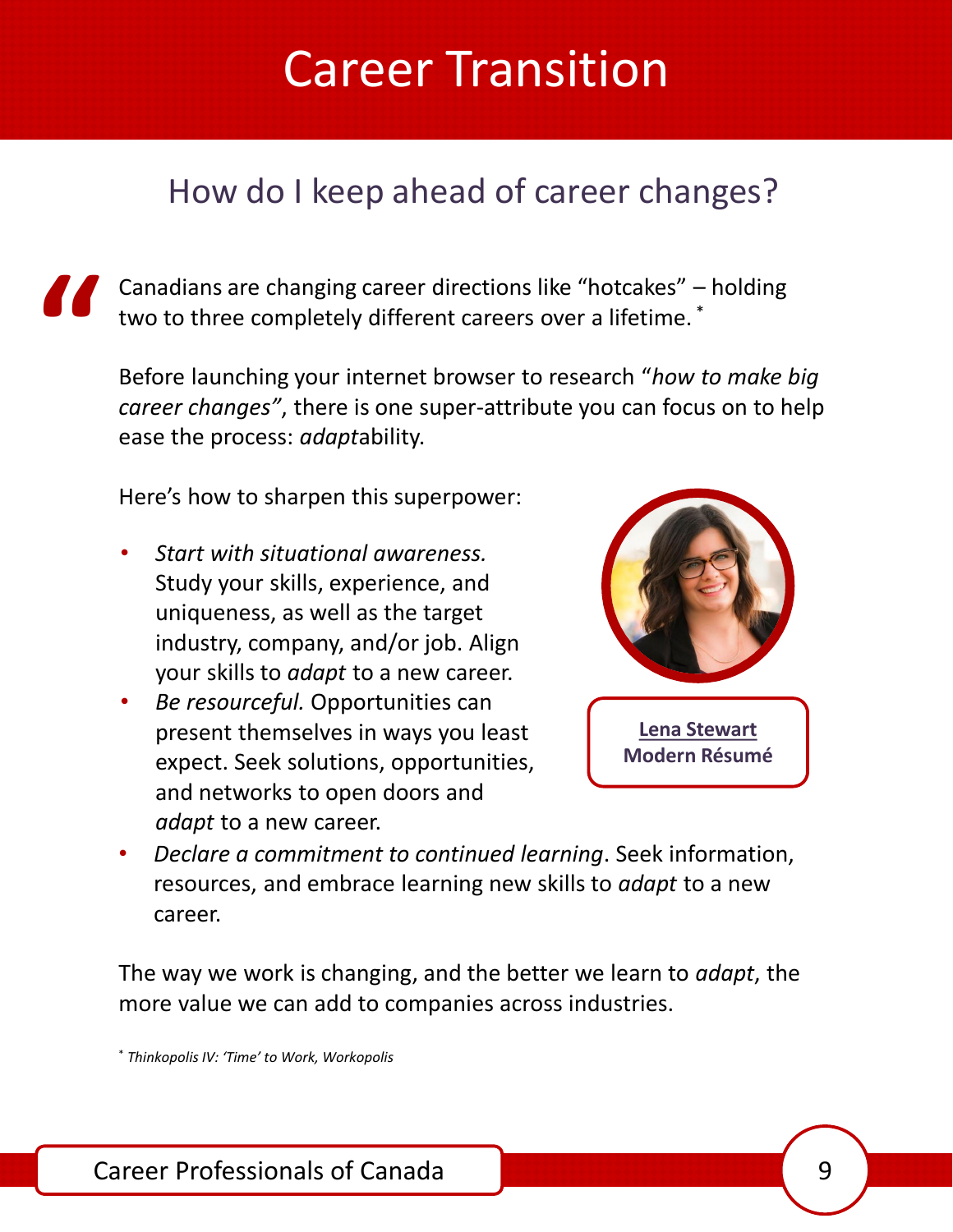### Social Media

#### <span id="page-9-0"></span>How do I create a strong online presence?

Social media profiles are your online digital footprint. One must project professionalism and authenticity the same way you might offline.

Social media and personal branding are commonly used buzzwords. The term "branding" used to be associated with companies, but technology has enabled individuals to develop their personal brands using a variety of social media tools such as LinkedIn, Twitter, and Facebook.

When it comes to your personal brand and social media presence, consistency across platforms is key.

Some people are quick to create online profiles, but don't know how to make social media work for them. One must have a plan or a strategy to regularly update and monitor their digital presence. Having an online identity is not enough; engaging with your audience on a consistent basis is what will strengthen your personal brand.



**"**

Creating an online presence is not as difficult as you might think. It does require effort to make it work for you, though.

**[Taranum Khan](https://careerprocanada.org/Sys/PublicProfile/26590696/796355) Education Training Research Employment Consulting**

[Career Professionals of Canada](https://careerprocanada.ca/) 10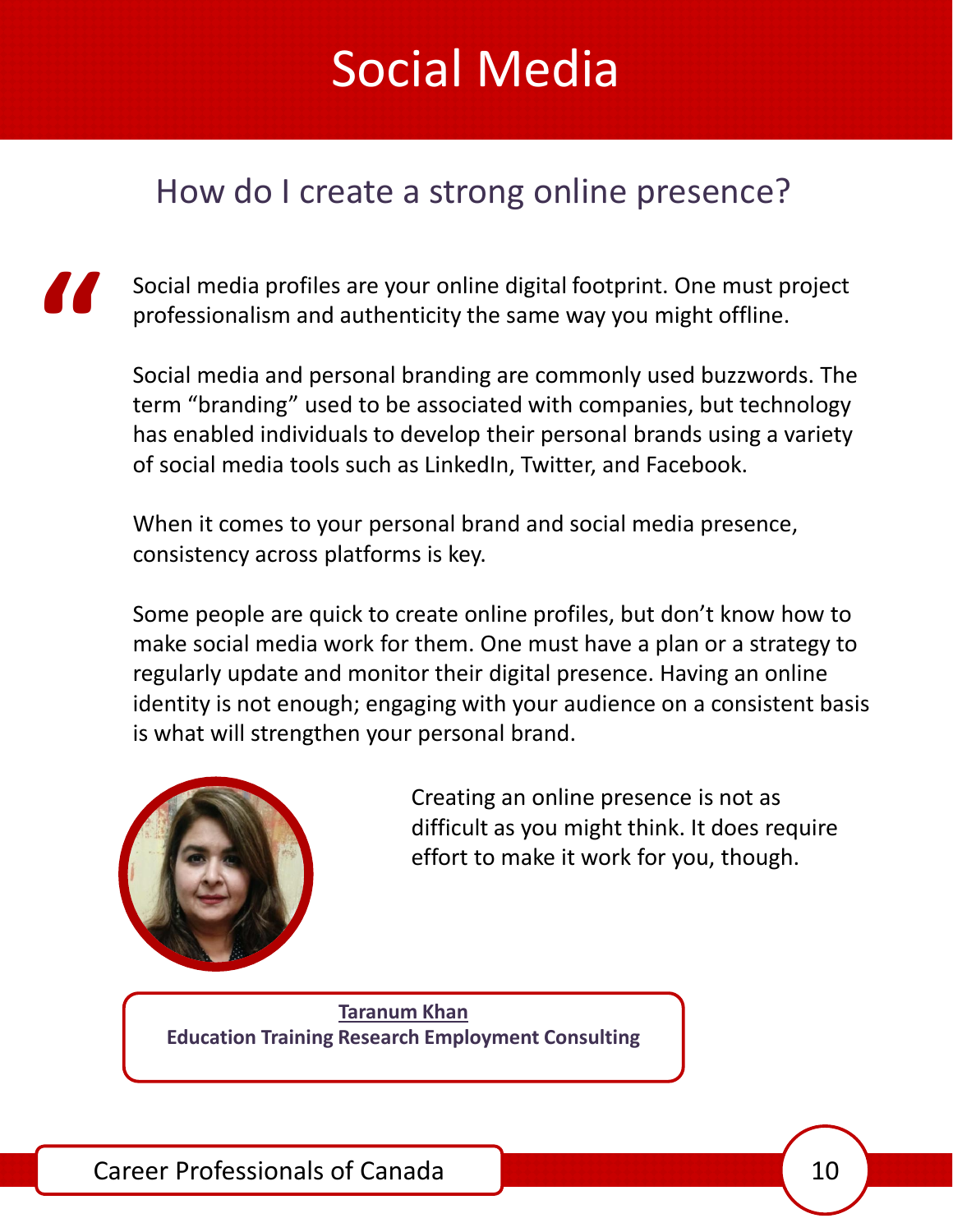# LinkedIn

#### <span id="page-10-0"></span>How do I build a better LinkedIn profile?



Do you suspect that your profile is not effectively representing your professional identity? Here are six ways to create a stronger profile.



- *Complete Your Profile:* Utilize the profile elements that best allow you to tell your story. Commit to completing those sections.
- *Showcase You, Your Work, and Your Employer:* Promote your company and team, the great work you're doing and at the same time, tell your professional story. Serve yourself by serving your employer.
- *Pay Attention to the Details:* Don't damage your reputation through typos and inconsistent or poorly formatted content.
- *Get Personal:* Rather than use formal résumé language, consider adopting a more personal voice (I, we, our).
- *Get Visual:* Have a strong headshot. Capture the logos for schools and employers. Brainstorm visual elements for your Experience or Summary sections.
- *Be Findable:* Identify and deploy the important keywords across your profile.

With a little effort, you can build a strong LinkedIn profile.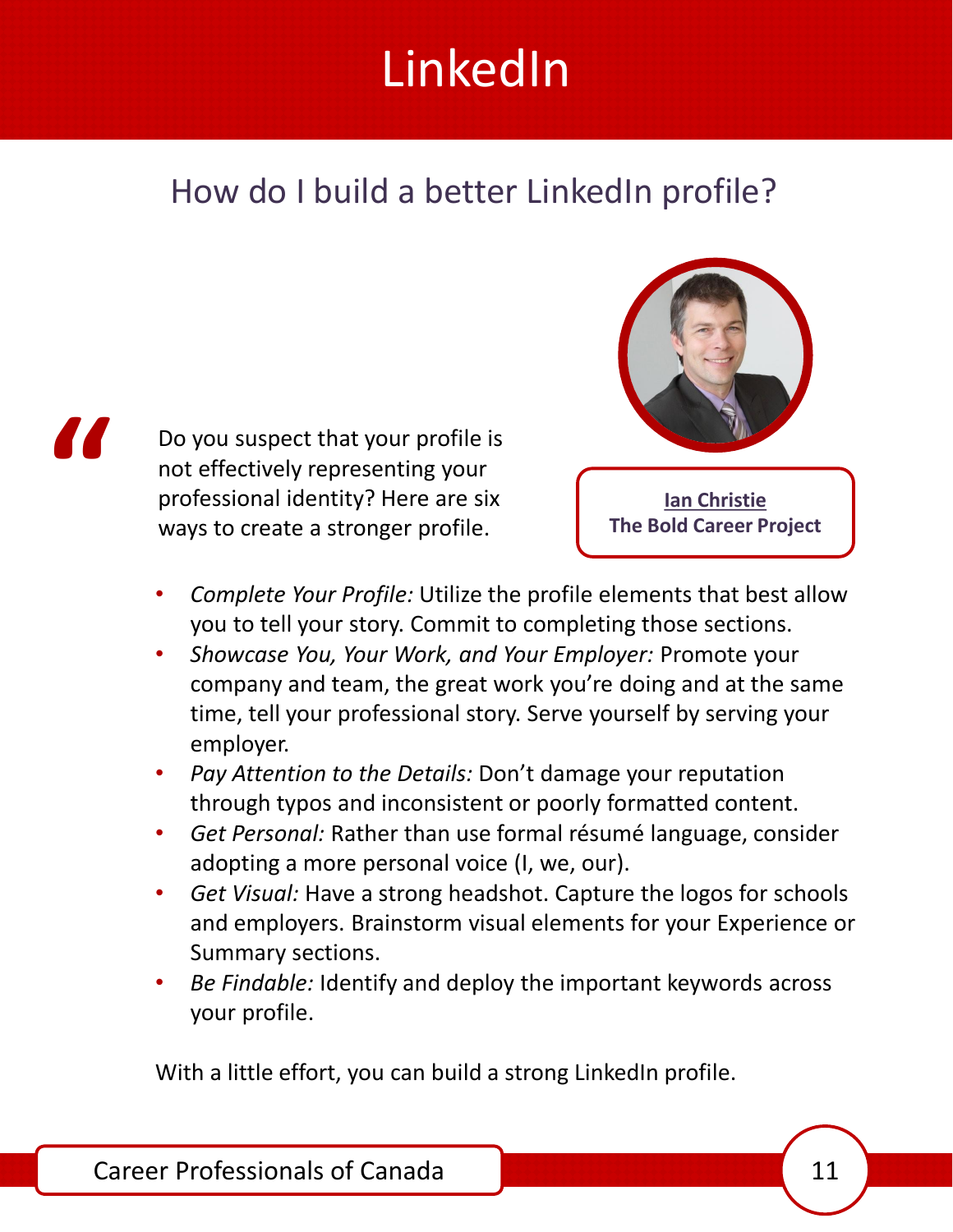# Credibility Building

### <span id="page-11-0"></span>How do I become influential on LinkedIn?

**"**

Being a LinkedIn leader is more than a title; it is a behaviour. It is how you communicate with others online and the "action" you take to promote others.

To become influential on LinkedIn you need to develop an effective and powerful online voice. It is important for people to "hear" you. To be heard, you must engage with your LinkedIn network regularly.

The more you build and share content, the more people "hear you" and you will be perceived as an expert with answers and insights people seek.



**[Shelly Elsliger](https://careerprocanada.org/Sys/PublicProfile/43622282/796355) Linked-Express**

LinkedIn is a place where you can go to make your mark as a credible, trustworthy, and knowledgeable professional. An influential LinkedIn leader has a great story and a powerful network willing to share that story.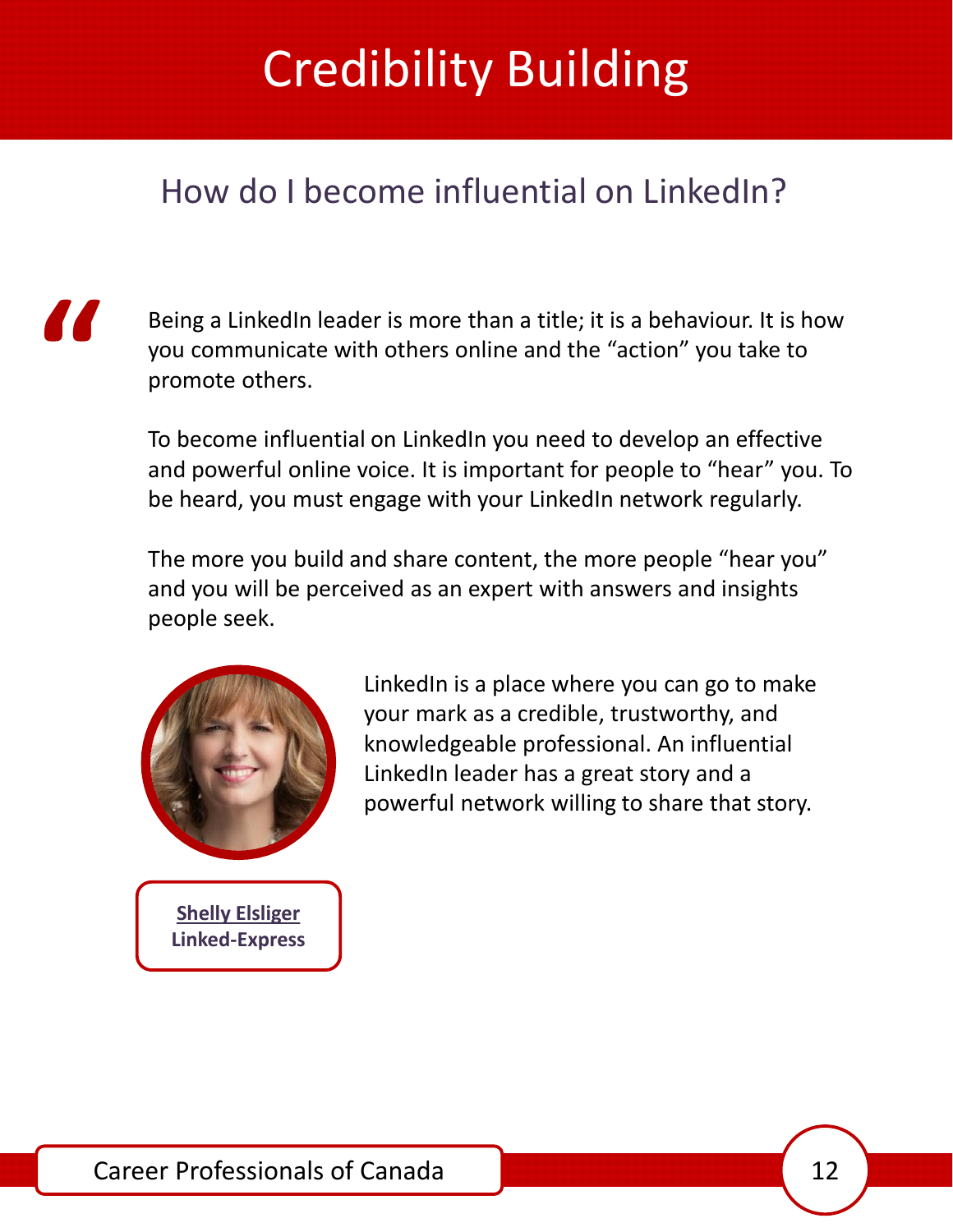### Social Networking

#### <span id="page-12-0"></span>How do I get over my fear of networking?

**"**

Job search networking calls for great communication, and we can't get it right every time. Everyone makes mistakes. We overanalyze what we do. Then, we hesitate to try again. But sometimes, it's simply not about you.



**[Ali Breen](https://careerprocanada.org/Sys/PublicProfile/43432990/796355) Ali Breen Career Coaching**

Here are two common scenarios:

- *You're ghosted after a networking event.* You had an epic conversation. You promised to follow up but didn't. You're thinking, "If I reach out now, I'll seem disorganized." Remember, it's not all about you. People meet so many contacts at events, they have probably forgotten your promise. Solution: reach out with something topical and express that you'd like to reconnect.
- *You sent an email and didn't get a reply.* Is anyone at "inbox zero" anymore? People miss messages. You're thinking, "I didn't impress them." Say it with me: it's not all about you. Solution: reach out again, kindly, and if possible, on another platform (like a direct message on Twitter).

Try, try again. You'll get points for perseverance!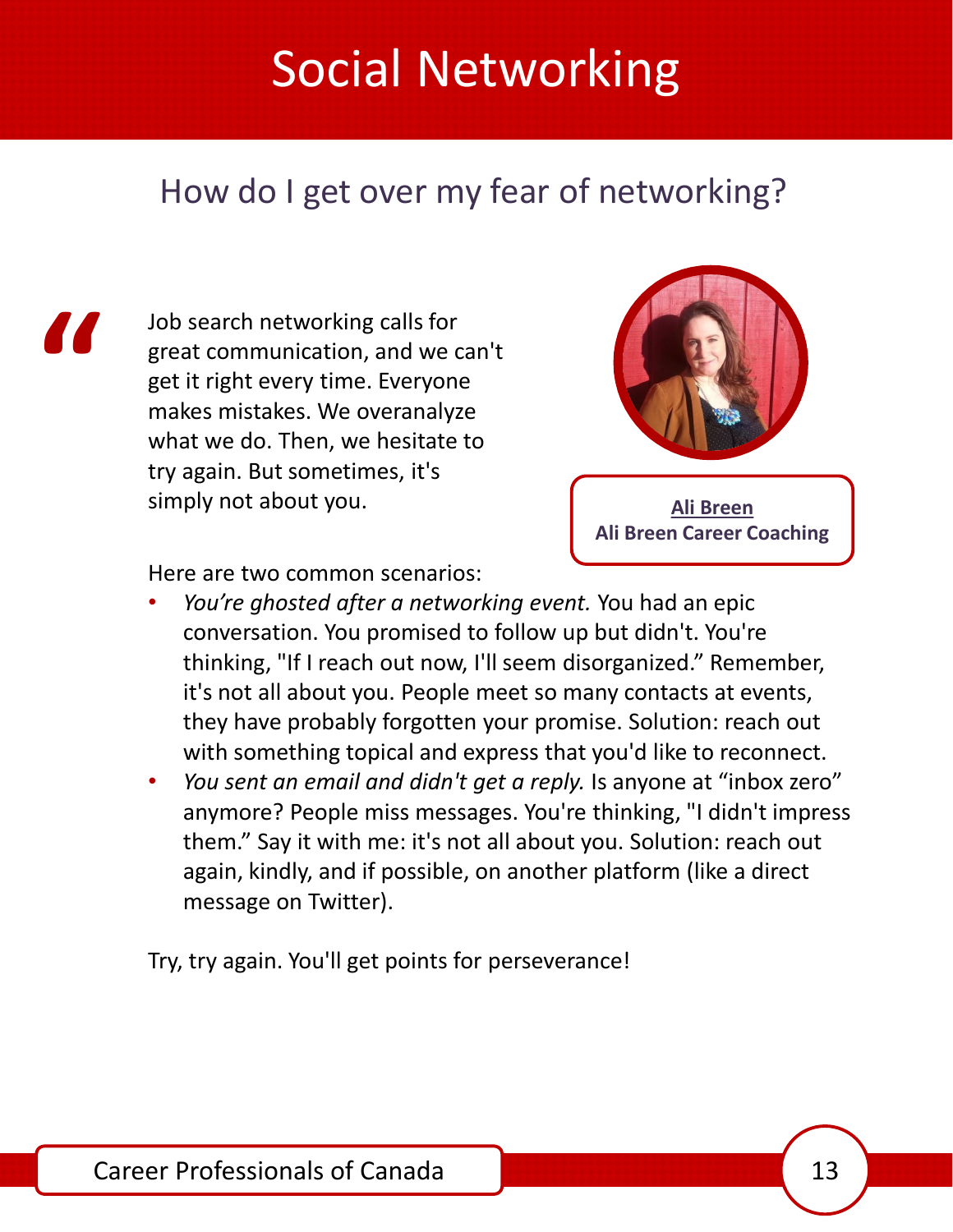### <span id="page-13-0"></span>Interview Preparation

#### How do I get ready for interviews?



There are many options with regard to getting through the interview process. *First impressions* continues to lead the way.

A few years ago, your *first impression* meant how you showed up for the interview.

Today it includes the preparation you have done *before* attending the interview. *Researching the company* and *having the skills required* to do the job you have applied for will give you confidence when it comes to the actual interview.

Meet with a CareerPro or a qualified colleague to set up a *mock interview.* Keep the industry you want to work for in mind. Rehearse using a job posting similar to what you will be applying for and be prepared to accept the feedback given to you, which will help you in the real interview. Visualize yourself doing the job and the contributions you will bring to the workplace. And, smile!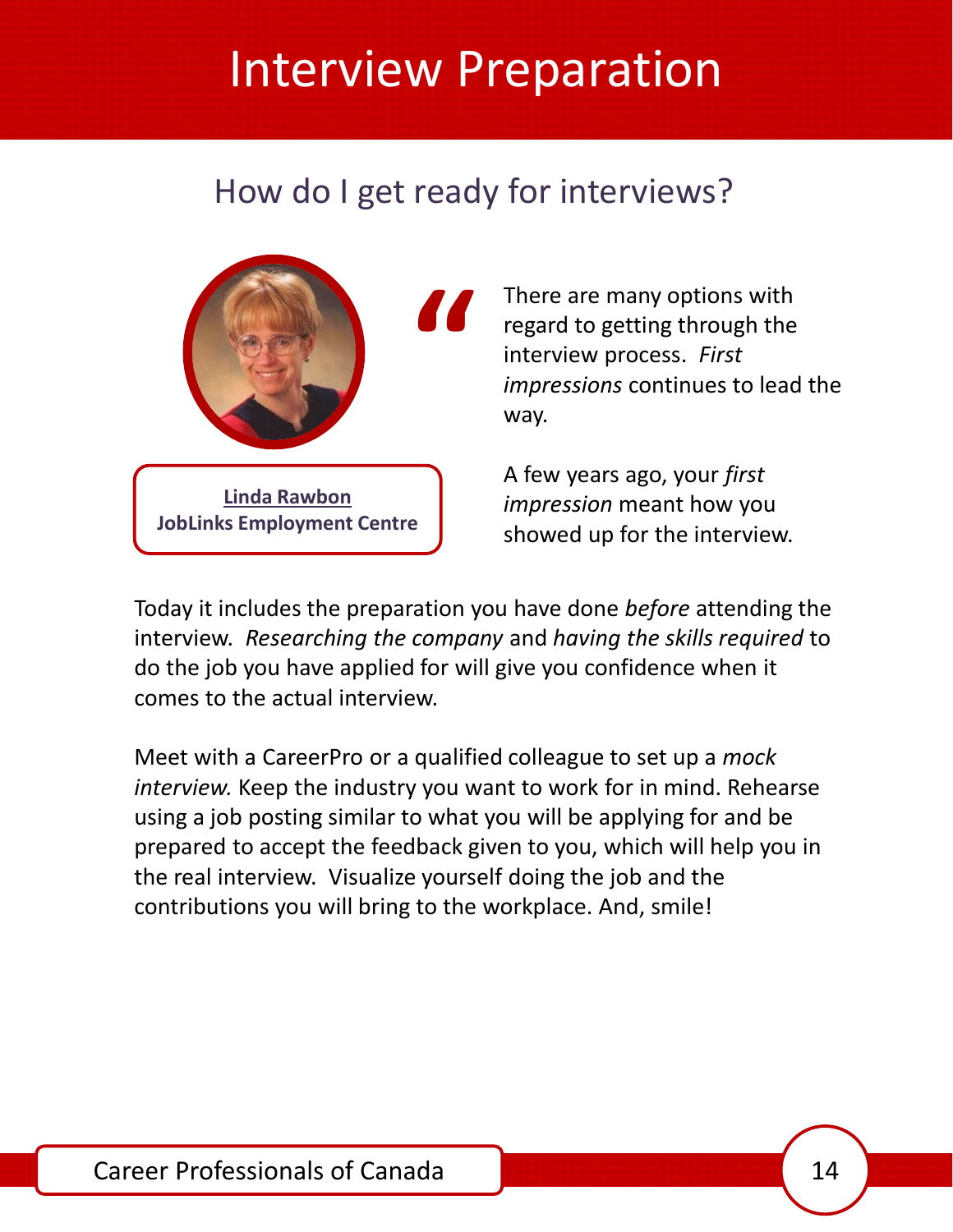### <span id="page-14-0"></span>Interview Questions

#### How can I win the interview game?

#### Interviews can sometimes feel terrifying.

**"**

Job candidates are known to sweat profusely, become tongue-tied, give wrong answers, and blow the entire interview. Some have even tried reading the interviewer's mind to come up with what they think the interviewer wants to hear instead of focusing on the value they have to offer. These peculiarities run across the continuum – from entrylevel to executive-level candidates.



**[Daisy Wright](https://careerprocanada.org/Sys/PublicProfile/3354473/796355) The Wright Career Solution**

It's natural to be nervous and experience some or all of the above symptoms, but there are better ways to prepare for interviews, lessen your stress, and win the interview game.

It IS really possible to unravel the mystery in each question, develop answers that showcase your accomplishments, and convince the interviewer you are the perfect person for the job. It starts with knowing what the employer wants: someone who will be able to do the job, be productive, help them make money, and who will fit in with the team.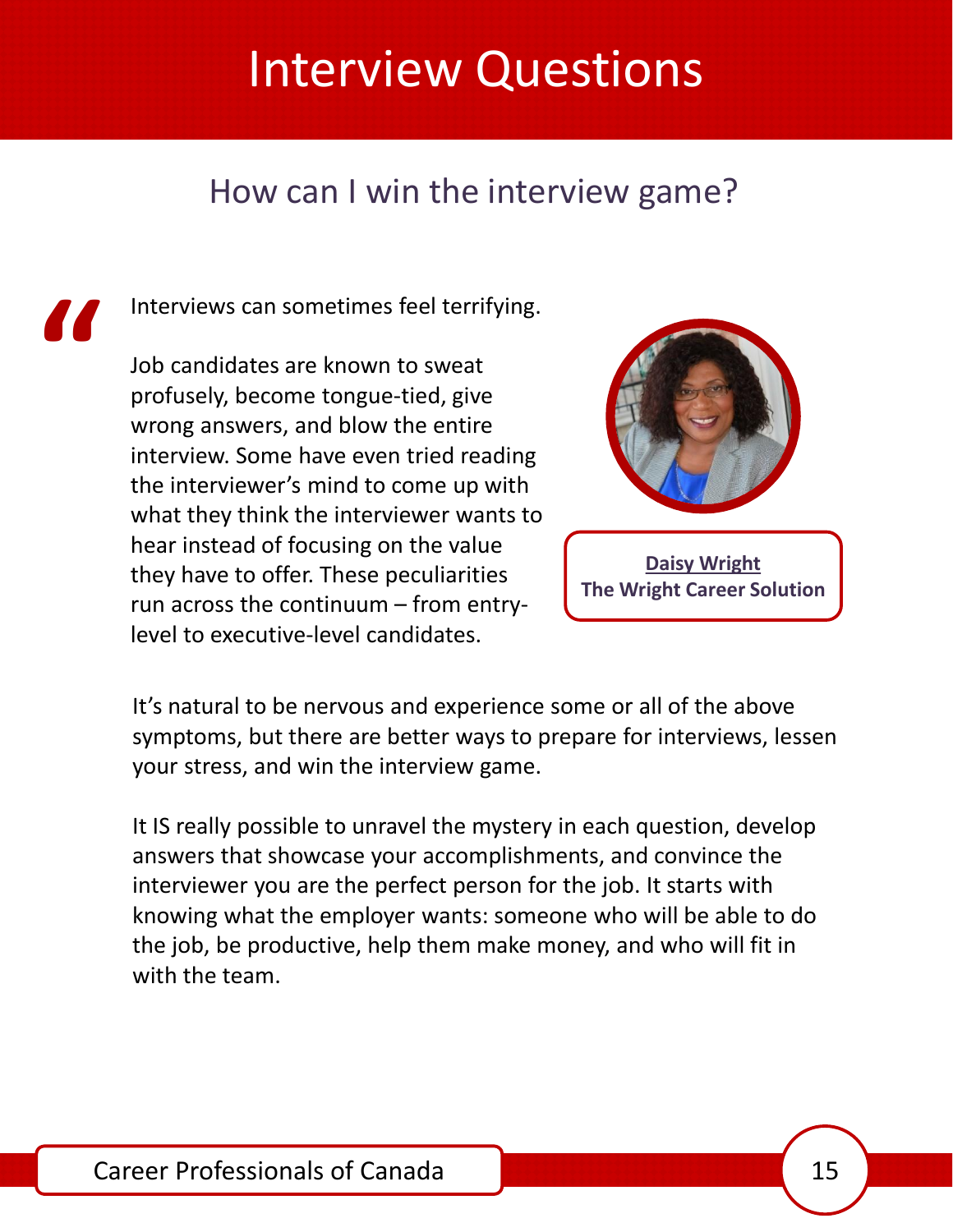### Mental Health

### <span id="page-15-0"></span>I'm feeling down about my job search. Should I worry?

Job loss ranks high as a stressful life event. Many job seekers are ill-prepared for a strenuous search. As a result, they may feel overwhelmed, isolated, unmotivated, or embarrassed by the loss of work identity.

A CareerPro can give you the structure to help focus on accomplishments and make an action plan that works for you.



**[Sheila Taylor](https://careerprocanada.org/Sys/PublicProfile/30285828/796355) Coach 4 Career**

Assess yourself against these points to determine

whether it might be time to inquire about additional support.<sup>\*</sup>

- Little interest or pleasure in doing things.
- Feeling down, depressed, or hopeless.
- Trouble falling or staying asleep, or sleeping too much.
- Feeling tired or having little energy.
- Poor appetite or overeating.

**"**

- Feeling bad about yourself  $-$  or that you are a failure or have let yourself or your family down.
- Trouble concentrating on things, such as reading the newspaper or watching television.
- Moving or speaking so slowly that other people could have noticed. Or the opposite — being so fidgety or restless that you have been moving around a lot more than usual.
- Thoughts that you would be better off dead or of hurting yourself in some way.

If you answer "yes" to the last question, it is time to see a mental health specialist or call the 2-1-1 help line. Knowing when to ask for help or additional support can get you back on your feet again.

\*PHQ9 Assessment Developed by Drs. Robert L. Spitzer, Janet B.W. Williams, Kurt Kroenke, and colleagues, with an educational grant from Pfizer Inc.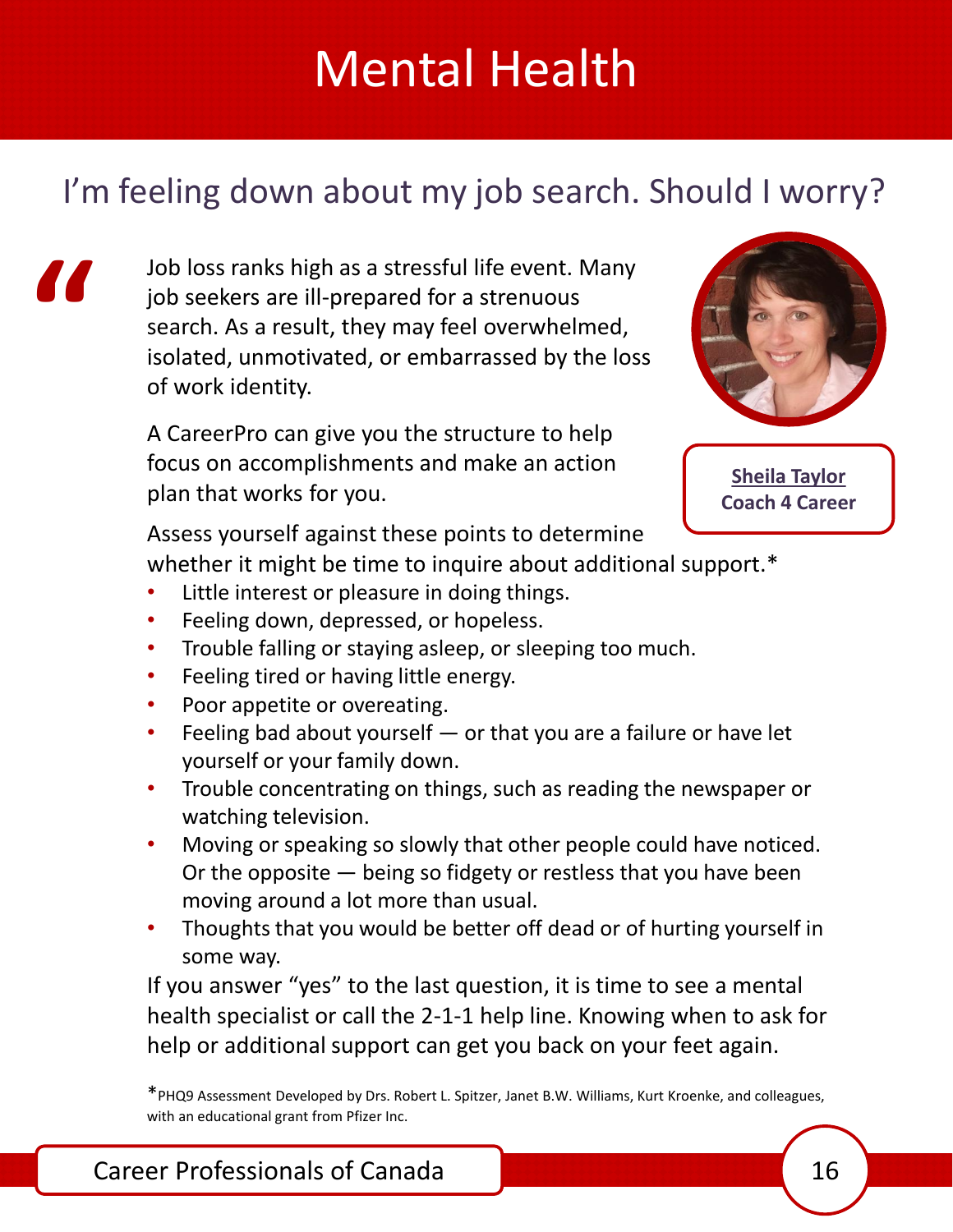### Job Search

### <span id="page-16-0"></span>What should I do if I can't find a full-time job?



Maybe a full-time job isn't the answer for you. If that's the case, consider a *portfolio career*. Look for potential income streams instead.

Portfolio careerists stream income from a variety of sources to make their living. They combine part-time, contract, freelance, project based, and entrepreneurial ventures to make an income. They may use one specific skill and interest such as a voice teacher who teaches part-time at a university and has a home-based private lessons business, or an office administrator who has two part-time jobs at two different companies.

**"**

Portfolio careerists may also use a combination of skills and interests to create a full-time income such as an entrepreneurial interior designer who also sings in a band, or a contracted online marketer who has a dog-sitting business.

In some cases, portfolio careerists make more than a full-time income. One example would be a contracted project manager who is also a landlord with multiple rental properties.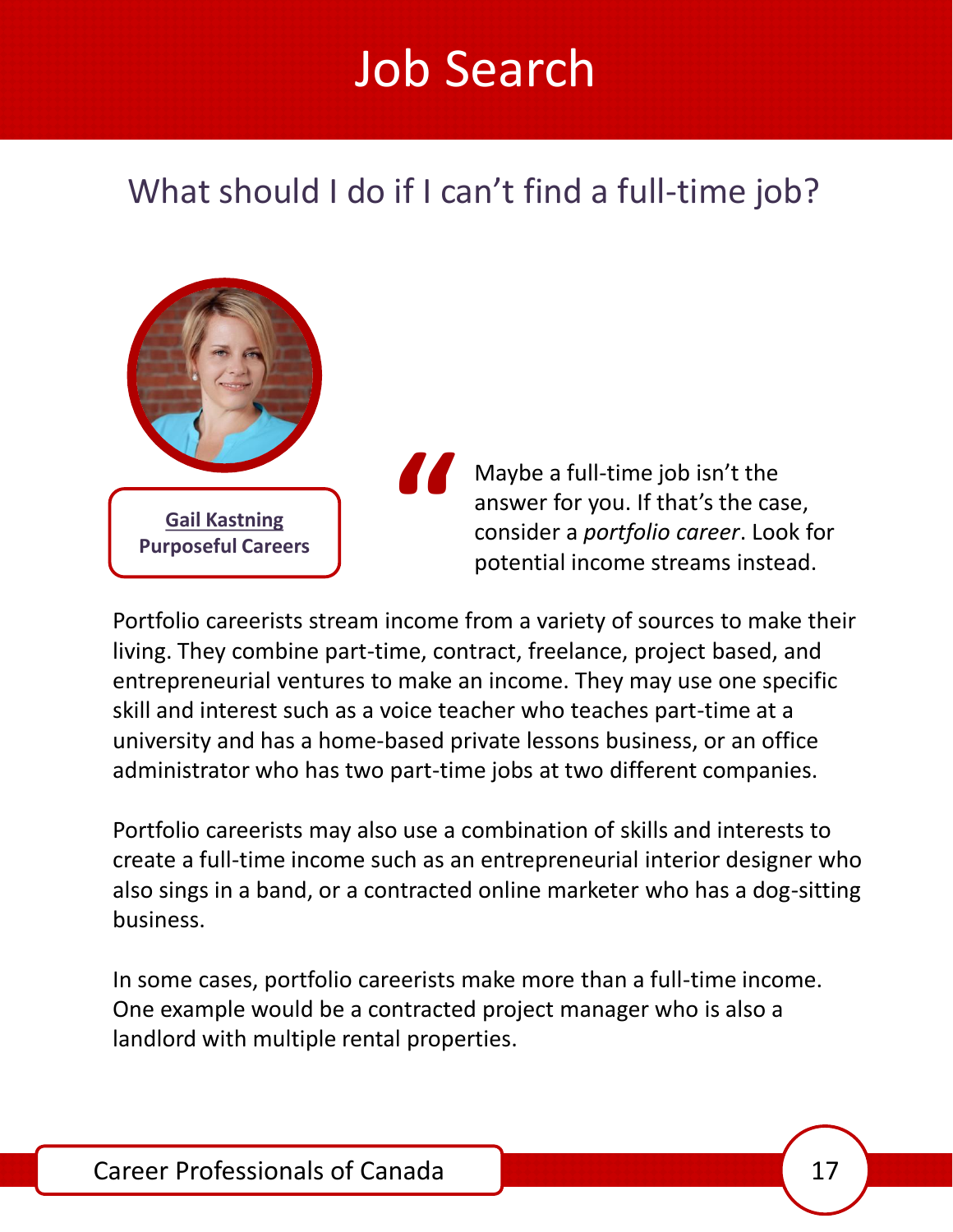### The Future

### <span id="page-17-0"></span>How do I prepare for my career development future?

You've undoubtedly read articles about future jobs and industries that haven't even been invented yet. **"**

By default, the future is an unknown for all of us. So, how do we prepare a career development plan for areas of work we know nothing about?



**[Cathy Milton](https://careerprocanada.org/Sys/PublicProfile/3619917/796355) Career Professionals of Canada**

- *Embrace life-long learning.* Watch TED Talks about innovation in work or attend future-focussed conferences and seminars. Take courses to stay current.
- *Do your research.* Google really is your friend. Cultivate your curiosity about new areas of work, and new ways of doing existing work.
- *Think differently about change.* Remind yourself regularly that change and progress are inevitable and natural.
- *Foster foundational soft-skills.* Jobs of the future will still depend on very human skills such as cultural awareness, emotional intelligence, and reasoned decision-making.

The future of work doesn't have to be a scary place. Do your homework so that you feel comfortable, informed, and prepared for anything!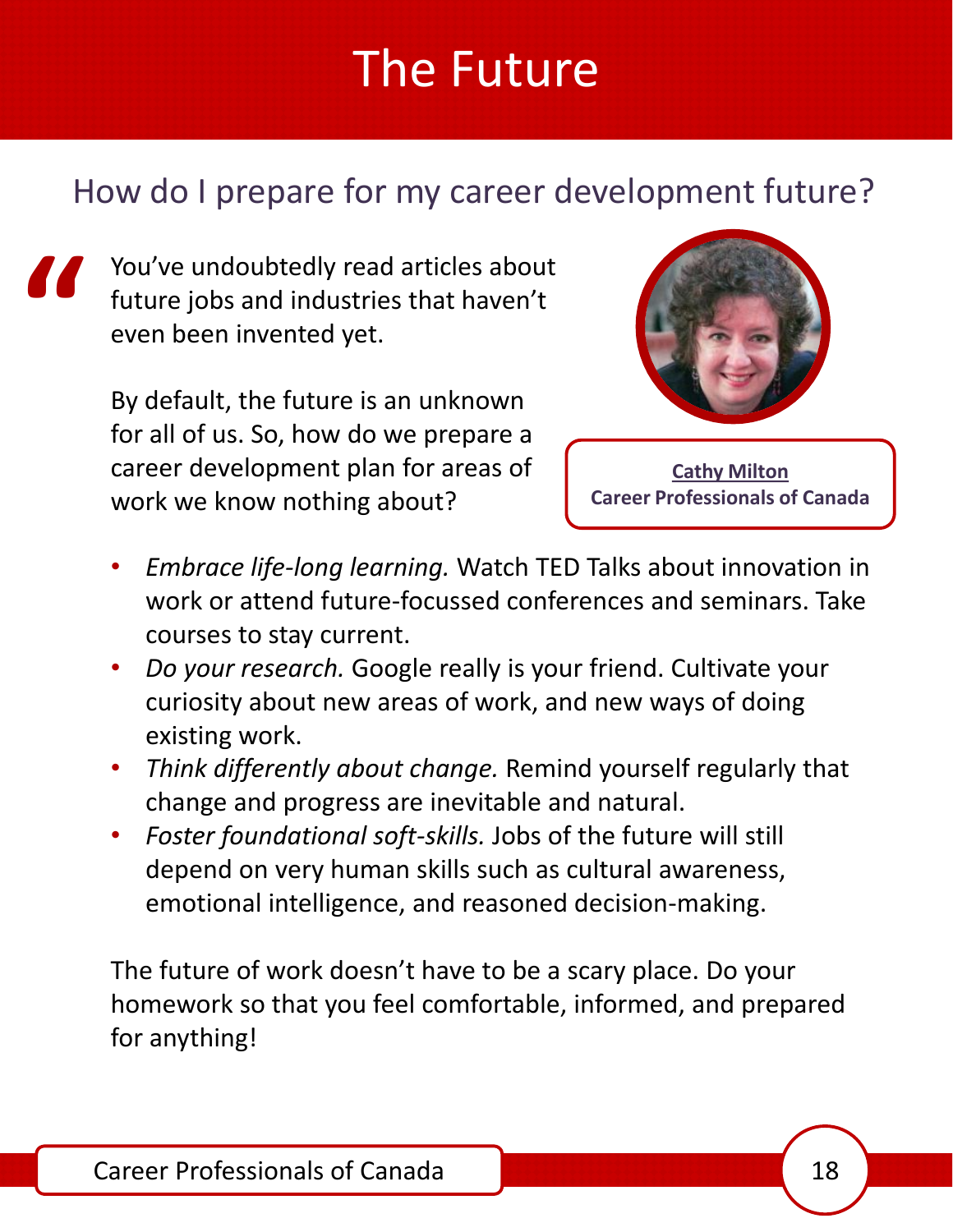### The Next Generation

### <span id="page-18-0"></span>How do I introduce my child to career development?

When it comes to a child's career development, *watch for the spark*. **"**

- Watch for a child's face to light up when she or he talks about a topic, an activity, an interest, or a subject she or he finds fascinating.
- Take note and help the child look for patterns to clarify their interest. Help the child find the words to articulate what they find.
- Introduce the child to how this "interest" shows up in the world of work. Explore it together.
- Be sure not to limit the child to what *you* think is possible. Remind yourself that anything is possible.
- Encourage the child to explore and expand their knowledge about the thing that "lights them up."

We cannot know with any certainty what the future holds for children; our job is to simply prepare them for a happy one.

*Watch for the spark.* Enjoy the show.



**[Maureen McCann](https://careerprocanada.org/Sys/PublicProfile/3362299/796355) Promotion Career Solutions**